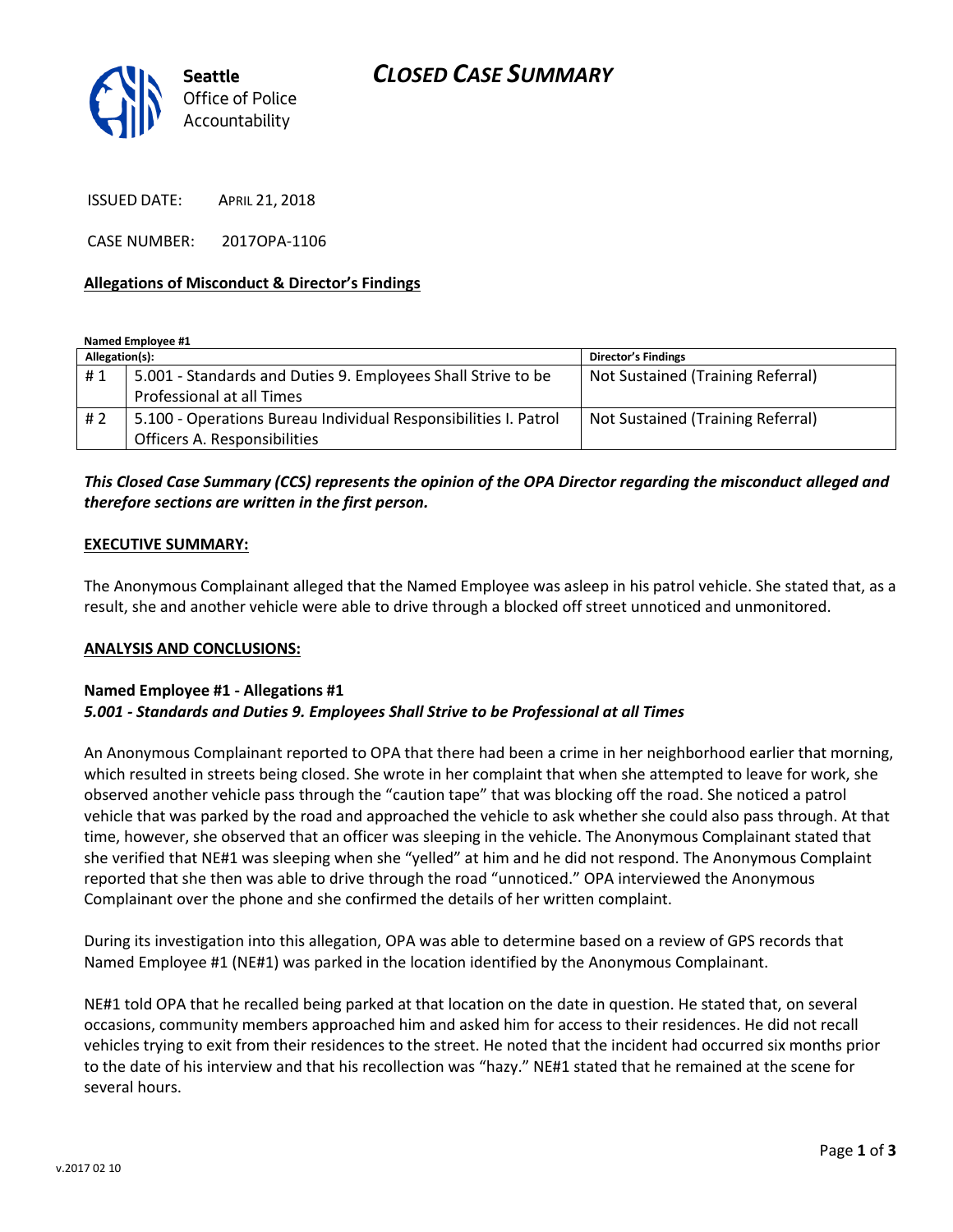

**Seattle** *Office of Police Accountability*

OPA CASE NUMBER: 2017OPA-1106

OPA asked NE#1 whether he spoke with any other officers during the approximate time that he was alleged to be sleeping and he could not recall whether he did so. OPA further verified through SPD Communications that there was no activity generated by NE#1's Mobile Data Terminal during the approximate time that he was alleged to have been sleeping. Lastly, OPA determined that NE#1 recorded no video during that time (which is not surprising, as he was not required to do so pursuant to policy).

When he was presented with the Anonymous Complainant's account of the incident and asked whether he was sleeping in his patrol vehicle on the date in question, NE#1 responded: "I don't remember that" and "I don't recall being asleep."

SPD Policy 5.001-POL-9 requires that SPD employees "strive to be professional at all times." The policy further instructs that "employees may not engage in behavior that undermines public trust in the Department, the officer, or other officers." (SPD Policy 5.001-POL-9.)

Community members have the reasonable expectation that officers will perform their duties during their hours of employment. This is at least in part due to the fact that the salaries of Department employees are paid from public funds. This is also due to the fact that officers are tasked with staying vigilant to safeguard the public. Notably, the Anonymous Complainant contended to OPA that she felt "unsafe" as a result of NE#1's behavior. As such, officers who sleep while being paid to work engage in conduct that is unprofessional and undermines the public's trust both in that officer and in the Department as a whole.

Applying a preponderance of the evidence standard, I conclude that NE#1 was sleeping in his patrol vehicle on the time and date identified by the Anonymous Complainant. In reaching this finding, I placed significant weight on the fact that NE#1 did not deny doing so and, instead, simply stated that he did not recall whether he was sleeping or not. I also placed weight on the fact that NE#1 could not point to any evidence to prove that he was not sleeping and that NE#1 had no activity on his MDT during that time. I further deemed convincing the fact that the Anonymous Complainant simply had no discernable motive to fabricate what she observed on that date.

That being said, I recommend that NE#1 be given the benefit of the doubt in this case. Officers are human and make mistakes. While he should not have slept on the job, there may have been numerous reasons why NE#1 may have been tired and did so. Ultimately, while I find that sleeping on the job is inconsistent with Department policy and violates the community's expectations and trust, I recommend that NE#1 receive a Training Referral rather than a Sustained finding.

• **Training Referral**: NE#1 should be reminded by his chain of command that it is not acceptable to sleep on the job. NE#1 should be counseled to refrain from doing so in the future.

Recommended Finding: **Not Sustained (Training Referral)**

# **Named Employee #1 - Allegation #2** *5.100 - Operations Bureau Individual Responsibilities I. Patrol Officers A. Responsibilities*

SPD Policy 5.100(I)(A) requires that officers' performance meet certain standards. This includes that they: "Monitor and take appropriate action regarding criminal activity in assigned area"; "Maintain close contact with the